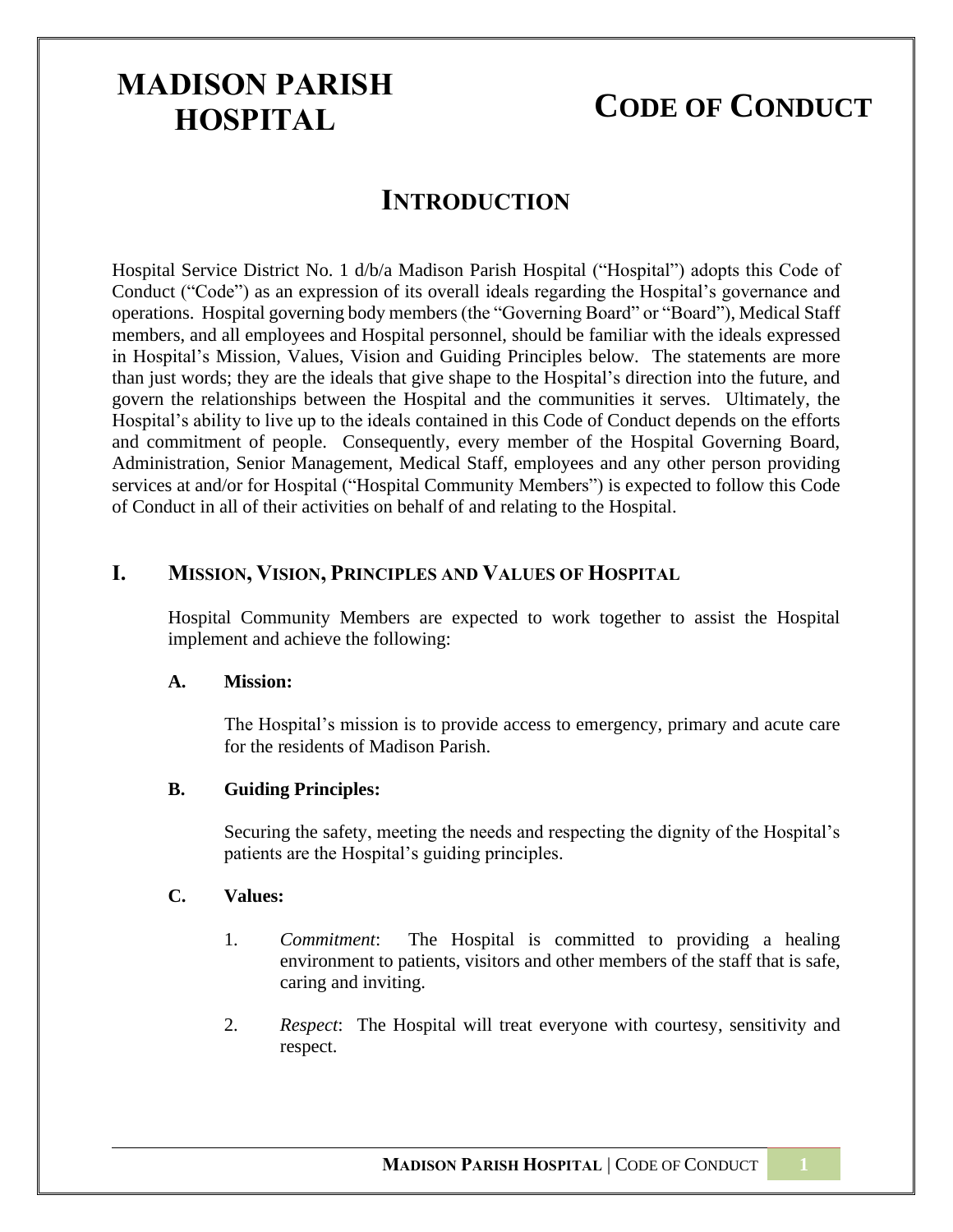**CODE OF CONDUCT**

- 3. *Integrity*: The Hospital will serve its community and its patients in accordance with the highest ethical standards and in a reliable, accountable and transparent manner.
- 4. *Excellence*: The Hospital will strive for excellence in everything it does and project and maintain an appropriate image and demeanor at all times.
- 5. *Teamwork*: The Hospital will rely on Hospital Community Members' ability to effectively communicate and collaborate for the good of the Hospital's patients.
- 6. *Stewardship*: The Hospital will make wise use of its resources to achieve its mission of community service.

### **II. CODE OF CONDUCT: STANDARDS**

Madison Parish Hospital is committed to providing quality health care services to residents of its surrounding communities based on its Mission, Vision and Values. The Hospital's Governing Board and Administration are committed to developing a culture throughout the Hospital that values compliance and that achieves compliance through the ethical behavior and moral conduct of every Hospital Community Member.

This Code of Conduct is intended to assist Hospital Community Members with guidelines for conducting business and their professional relationships. Each Hospital Community Member is expected to know, understand and abide by the guidelines outlined in this Code of Conduct, so that they are able to provide or support the provision of the highest levels of compassionate, quality health care while complying with all applicable laws, rules, and regulations.

Every Hospital Community Member is expected to understand that the responsibility for ethical behavior rests with each of us, in the decisions we make and the actions we take. We know that our relationships are expected to be professional, compassionate, and caring. We understand that we are expected to advance the best interests of the Hospital, by preserving its assets, avoiding conflicts of interest, acting in a manner that benefits the Hospital, and never compromising its integrity or reputation.

The Hospital also recognizes that insisting on ethical behavior from others must become part of how it manages all aspects of providing care to the community. As such, it is a guiding principle of this Code that it governs the behaviors of all parties who seek to do business with the Hospital. All independent practitioners, vendors, or contractors are expected to abide by this Code when acting in a manner that impacts the Hospital, its patients, or relationships.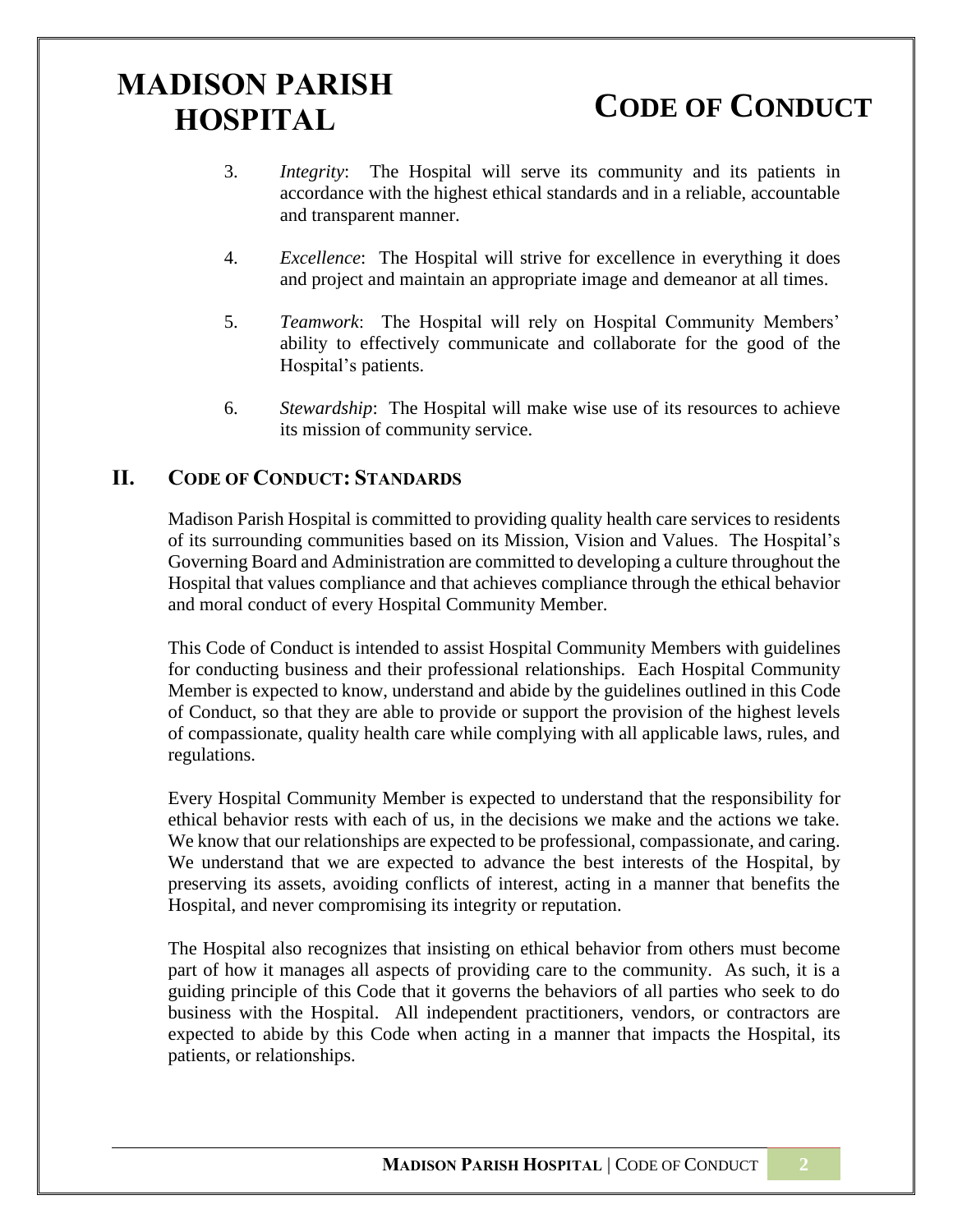# **CODE OF CONDUCT**

The Hospital's patient and business activities are numerous. While there are strict rules to guard against fraud or dishonesty, the broad values articulated by Hospital also serve as guidelines for addressing possible problems that may arise. This Code provides general information about how the Hospital expects all Hospital Community Members will conduct its business and serves as the framework within which all the policies, procedures, or practices of the Hospital are to be understood. Adherence to the Code of Conduct is required by all Hospital Community Members. Violations of the Code of Conduct may result in disciplinary or other adverse actions.

#### **III. PROVIDING MEANINGFUL ACCESS TO QUALITY PATIENT CARE**

The Hospital's central focus is to provide the community with meaningful access to needed medical care. To that end, the Hospital pledges to devote its resources and efforts to ensure that the patient services provided at the Hospital meet or exceed acceptable standards of both quality and patient safety and are available to those who need them within the limits of Hospital's resources.

The Hospital is committed to providing quality healthcare to our patients. The Hospital and all Hospital Community Members will strive to always treat our patients with respect and dignity and provide care that is both necessary and appropriate. The Hospital will never discriminate against any patient in the admission, transfer or discharge of patients or in the care provided based on race, color, religion or national origin. The Hospital is committed to serving and providing meaningful access to needed medical care to everyone in the community. Consequently, clinical care decisions are based on the patient's medical condition, not on a patient's economic condition.

#### **A. Emergency Treatment.**

The Emergency Medical Treatment and Active Labor Act (EMTALA) requires the Hospital to provide emergency medical screening examinations and necessary stabilization to all patients, regardless of their ability to pay. As part of its community mission, the Hospital is committed to providing such emergency services to all with care and compassion. The Hospital will strive to ensure that every patient presenting to the emergency department in labor or with an emergency medical condition will receive the appropriate medical attention and treatment. The Hospital will not delay the medical screening and necessary stabilizing treatment in order to seek financial and demographic information.

To meet its obligations to the community, the Hospital does not admit, discharge or transfer patients with emergency medical conditions simply based on their ability or inability to pay or based on any other discriminatory factor.

Patients with emergency medical conditions are only transferred to another facility at the patient's request or if the patient's medical needs cannot be met at Hospital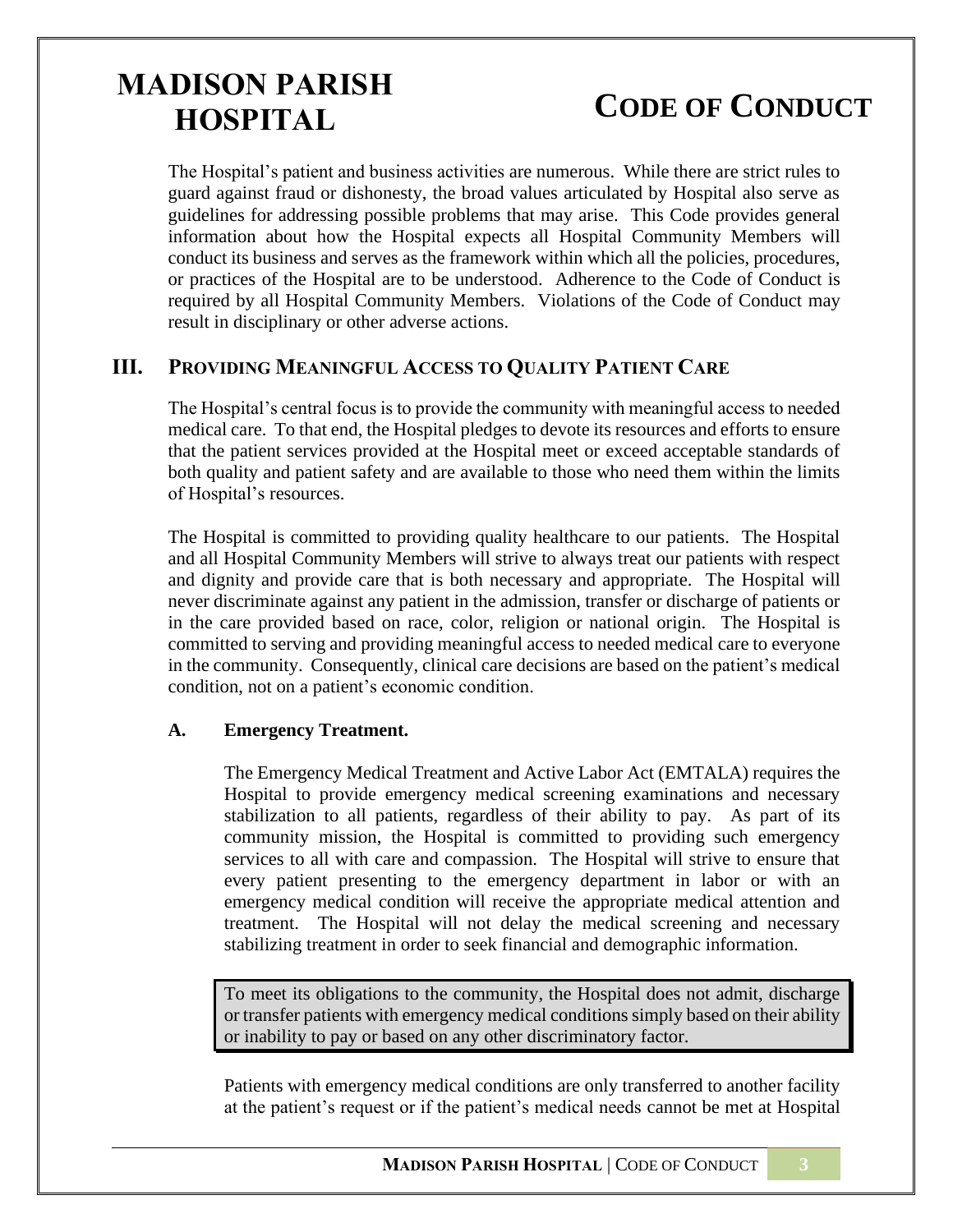# **CODE OF CONDUCT**

due to capacity or capability and appropriate care is knowingly available at another facility. Patients are only transferred in strict compliance with state and federal EMTALA regulatory and statutory requirements.

### **B. Patient Rights.**

The Hospital and every Hospital Community Member shall act in a manner that respects and protects patients' rights. Each patient has the right:

- $\triangleright$  To be told about his or her rights;
- $\triangleright$  To be involved in his or her plan of care;
- $\triangleright$  To make informed decisions regarding that care;
- ➢ To formulate advance directives and to have those directives followed;
- $\triangleright$  To have privacy and to receive care in a safe setting;
- ➢ To be free from verbal or physical abuse or harassment;
- $\triangleright$  To expect confidentiality of his or her medical records and health information; and
- $\triangleright$  To look at and make copies of his or her medical records, in accordance with applicable state and federal law.

### **C. Patient Protections.**

The Hospital considers the care and safety of its patients to be its highest priority and in order to maintain the quality and safety of patient care, the Hospital and every Hospital Community Member understands that any suspected patient abuse or neglect is to be reported and investigated immediately. Additionally, the Hospital will secure background checks on all applicants and reserves the right to recheck the background of current employees. Each individual being considered for employment will have his/her background reviewed prior to a final employment offer. No individual with a history which endangers our patients, or who is found to be debarred or sanctioned by the Federal Government and, therefore, ineligible to participate in a federally funded health care program, shall be hired or continue in their employment. In addition, all agency and temporary staff, together with physicians being considered for staff privileges, are expected to adhere to the same standards.

### **IV. CREATING A CULTURE OF COMPLIANCE**

The Hospital's Governing Board and Administration are committed to creating a "Culture of Compliance" throughout every aspect of the Hospital's operations through the development and implementation of this Code of Conduct and Compliance Plan and the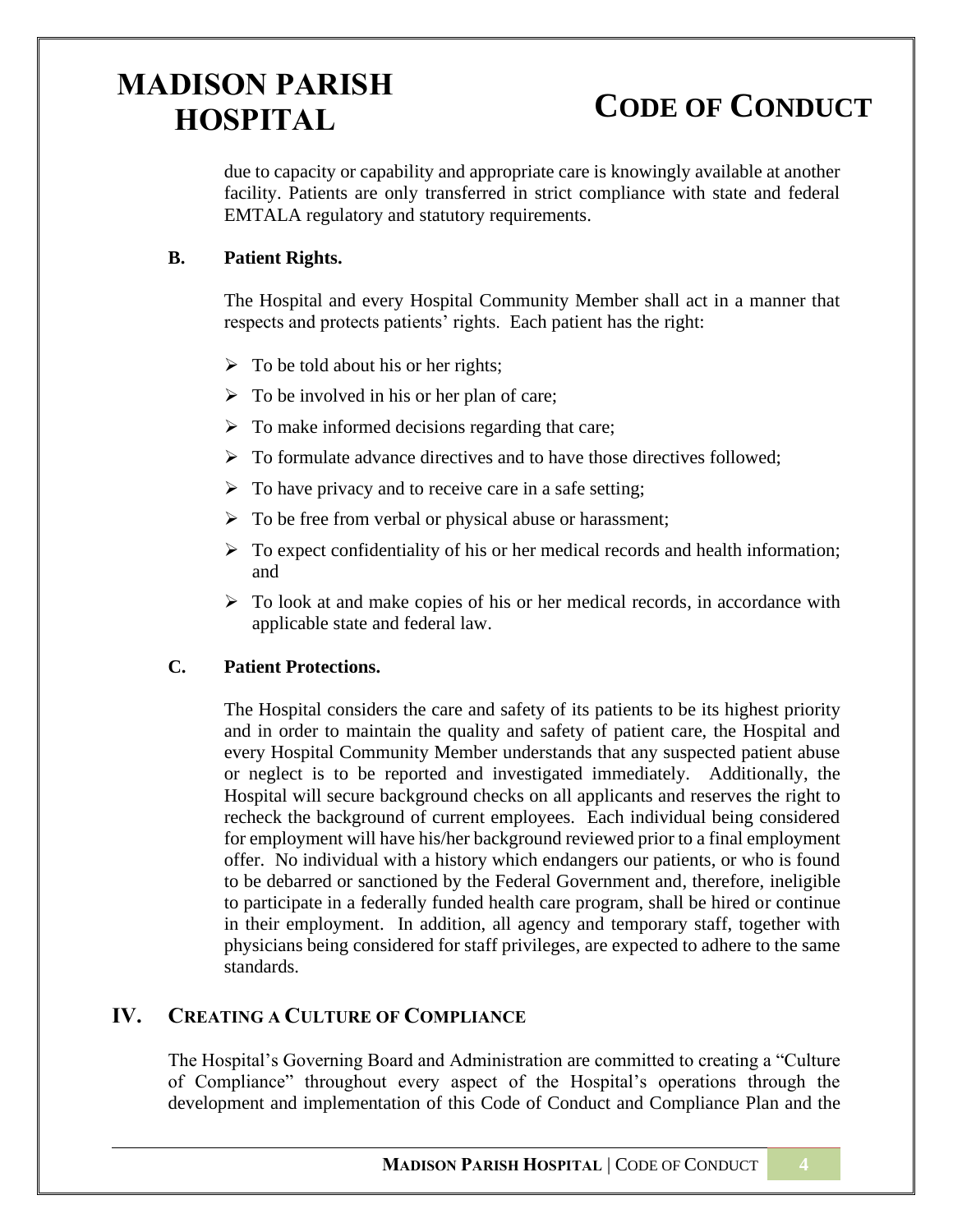# **CODE OF CONDUCT**

adherence to the statements, principles, policies and procedures contained therein. Every Hospital Community Member is expected to participate in and contribute to establishing and fostering the Hospital's Culture of Compliance.

The Hospital has adopted the Compliance Program, including this Code of Conduct to guide the Hospital's compliance efforts through the establishment of clear principles and a set of policies and procedures. Every Hospital Community Member is required to review this Code of Conduct and the Compliance Plan and ask questions and suggest improvements.

The Code of Conduct and Compliance Plan, including its policies and procedures, are designed to be revised and improved over time in order to make compliance a seamless and organically-developed aspect of the Hospital's daily operations. Open communication, regular education, and compliance audits are essential elements of providing quality patient care within a Culture of Compliance and the Hospital has endeavored to base this Code of Conduct and the Compliance Plan on these elements.

#### **A. Open Communication.**

All Hospital Community Members are encouraged to ask questions, suggest improvements, report potential issues or violations, and assume an active role in the Hospital's compliance every day through their personal conduct and through open communications with other Hospital Community Members. The Hospital seeks to encourage open communication as a means for everyone to express their compliance, quality and other concerns and/or suggestions for improvement without fear of retaliation.

Open communication is essential to maintaining an effective Compliance Program by increasing the Hospital's ability to internally identify and respond to potential and/or actual compliance issues, quality concerns or performance improvement suggestions. The Hospital has established, as an essential element of this Code of Conduct, the expectation that every Hospital Community Member will strive to foster open communication.

Hospital-wide open communications will improve the Hospital's operations and assist the Hospital with achieving its community goals. Open communications will improve the morale of Hospital Community Members. Moreover, open communications will help the Hospital provide high quality patient care.

The Hospital's Governing Board has designated a Compliance Officer as the person responsible for coordinating the Hospital's and every Hospital Community Member's compliance efforts. Hospital Community Members with questions about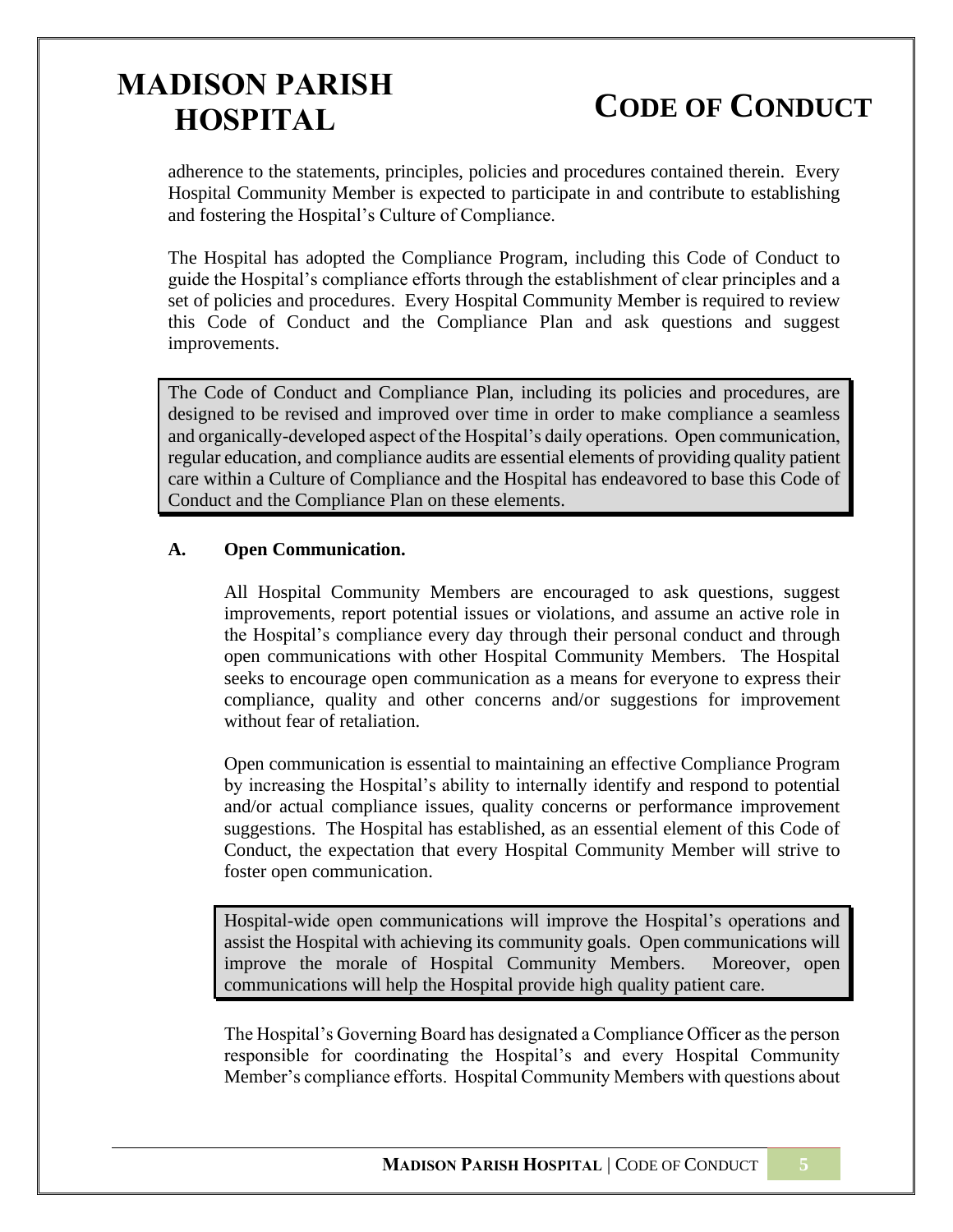# **CODE OF CONDUCT**

this Code should contact the Compliance Officer directly at **318-651-5601**, or by calling the Hospital's Compliance Hotline at **318-651-5693**.

#### **B. Regular and Adaptive Education and Training.**

The Hospital's Culture of Compliance is supported by continuing training and education of all Hospital Community Members. Training and education are critically important to the success of any Compliance Program and every Hospital Community Member is expected to engage in education and training efforts. It is imperative that all Hospital Community Members make a good faith effort to learn, understand and abide by the applicable rules, regulations and statutes.

In conjunction with compliance audits, identification of risk areas, regular updates on changes in the law, the Hospital intends for education and training to be a routine and expected aspect of normal Hospital operations.

The Hospital has designated the Compliance Officer, or his/her designee, as responsible for developing and monitoring ongoing education relating to documentation, coding and billing compliance. Additionally, some employees may receive specialized training tailored to their specific responsibilities. Education may be provided through a variety of means, including orientation, written materials, newsletters, staff meetings, and formal internal and external education. The key to meaningful compliance is for every Hospital Community Member to want to learn, improve, and grow. The Hospital is committed to assisting and directing this education as it will improve compliance and patient care.

#### **C. Compliance Audits.**

A critical component of the Hospital's efforts to create a Culture of Compliance is the demonstration of Hospital's commitment to compliance through internal auditing and monitoring of billing and coding practices, processes and adherence to the Compliance Program. The Hospital and every Hospital Community Member are committed to the Hospital's internal auditing policies and procedures. Internal auditing shall be conducted under the guidance of the Compliance Officer and compliance reports will be given to the Compliance Committee and the Administration, either orally or in writing, by the Compliance Officer on a periodic basis.

### **V. COMMITMENT TO REGULATORY COMPLIANCE**

The Hospital and every Hospital Community Member makes a commitment to provide medically necessary health care services in a manner that complies with all applicable standards, rules, regulations and statues. These laws are extensive and apply to all aspects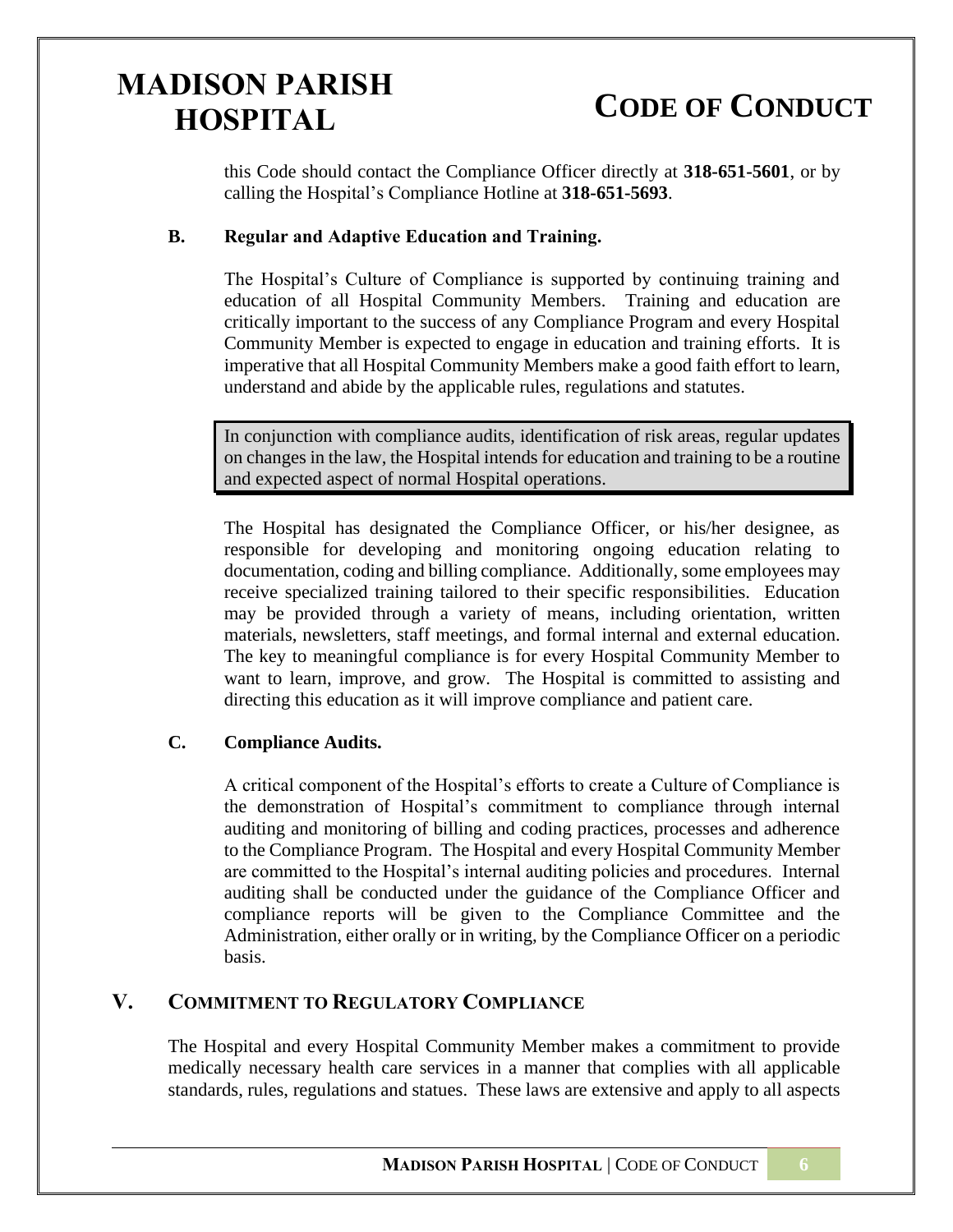# **CODE OF CONDUCT**

of the delivery of health care services, including licensure, payment rules, fraud and abuse rules, treatment of patients, etc. The complicated nature of the laws, regulations and rules means that the Hospital and every Hospital Community Member must work to minimize any compliance mistakes.

#### **A. Compliance as a Central Administrative Priority.**

The Hospital firmly believes that hospitals with an organizational culture that values compliance are more likely to have effective compliance programs and, thus are better able to prevent, detect and correct compliance mistakes and are better able to fulfill their obligations to the community. The Hospital's Governing Body and Administration have thus made compliance a central administrative priority for the Hospital.

#### **B. Duty to Report Compliance Mistakes.**

Compliance mistakes can be violations of these laws and regulations that lead to criminal prosecutions against both the persons involved and the Hospital. Compliance mistakes can also be violations that lead to substantial civil penalties and fines. However, compliance mistakes can also simply be mistakes that either need to be corrected going forward by changing behavior or procedures or need to be corrected by refunding any monies received by the Hospital relating to the mistakes. The principles embodied in this Code of Conduct and implemented through the Compliance Program are intended to help foster the Culture of Compliance that reduces the risk of mistakes, but also allows the Hospital and each Hospital Community Member to meet its compliance commitment by selfdiscovering mistakes, determining if the mistakes are violations, correcting the mistakes and developing reasonable precautions to prevent any reoccurrences.

Additionally, because failure to report misconduct can in itself be viewed as potential misconduct, the Hospital requires Hospital Community Members to immediately report any action that is questionable. Employees should understand that failure to make reports of illegal or unethical behavior on the part of others may result in disciplinary action against those who negligently fail to report. Any manager or supervisor who receives a report of a potential compliance mistake, breach of the standard of care, or any other potential issue interfering with the Hospital's Mission, Guiding Principles, Vision or Values must likewise immediately contact the Compliance Officer.

Fulfilling the commitment to compliance made by the Hospital and every Hospital Community Member necessarily depends on internal reporting. The Hospital and Hospital Community Members cannot properly prevent or correct mistakes of which they are unaware. Consequently, the Hospital considers it to be an affirmative obligation of anyone with compliance questions or concerns about a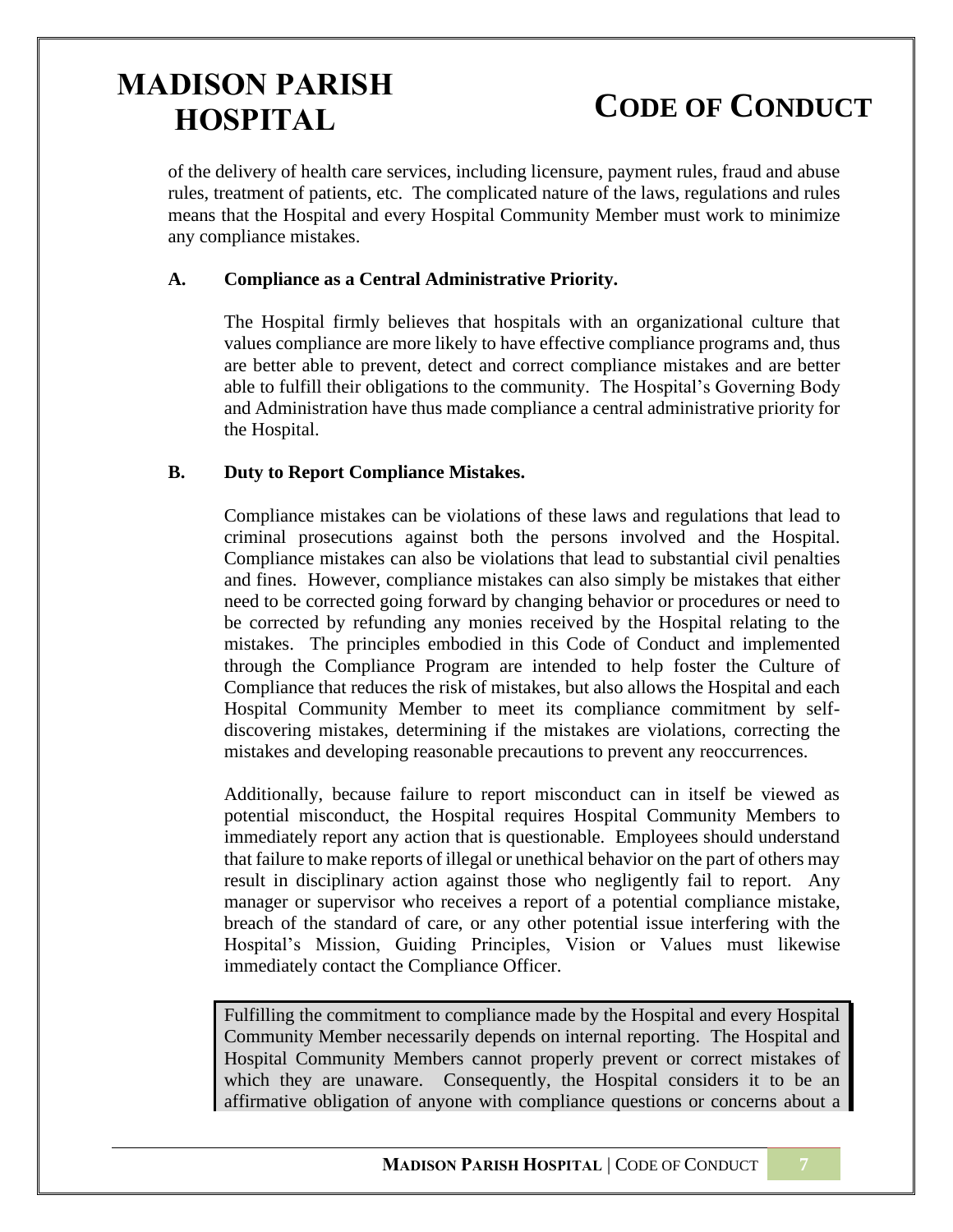# **CODE OF CONDUCT**

possible mistake or violation to contact the Hospital's Compliance Officer at **318- 651-5601,** or the Hospital's Compliance Hotline at **318-651-5693**.

#### **C. Absolute Prohibition on Reprisals and Retaliations.**

To encourage internal accountability and foster the Hospital's Culture of Compliance, the Hospital is committed to protecting those who report possible violations or concerns. The Hospital will not engage in and will not permit any reprisal or retaliation against any Hospital Community Member who in good faith reports any violation of any federal or state law or any matter that impacts the safety and well-being of a patient, visitor or other member of the staff. There will be no retribution for those who report misconduct in good faith, and the identity of the employee making the report will be kept confidential, to the extent possible.

If a Hospital Community Member makes a good faith report raising concerns, issues or questions related to compliance under the Compliance Program, including improper or illegal submission of false or fraudulent claims to state or federal agencies, that individual will be afforded protection as a 'whistle-blower'.

Any Hospital Community Member who believes that he or she has suffered a reprisal for a good faith claim should either report it to the Hospital's Compliance Officer at **318-651-5601** or the Hospital's Compliance Hotline at **318-651-5693**. Any manager, supervisor or employee who is determined to have engaged in retaliatory behavior towards another employee, will be subject to disciplinary actions that may include termination.

#### **D. Internal Investigations.**

The Hospital is committed to internally investigating compliance mistakes and complaints timely and thoroughly. Hospital Community Members are required to cooperate in any internal audit or investigation and may be subject to discipline for failure to do so.

#### **E. Individual Judgment.**

The Hospital understands that Hospital Community Members are often faced with making critical decisions based on activities in the workplace and that it may not always be easy to determine which decision is the best, most compliant choice. The Hospital has endeavored to provide the Hospital Community Member with the proper tools and education to properly evaluate the compliance implications of any decision; however, compliance is ultimately up to each Hospital Community Member's individual judgment. If anything within this Code of Conduct goes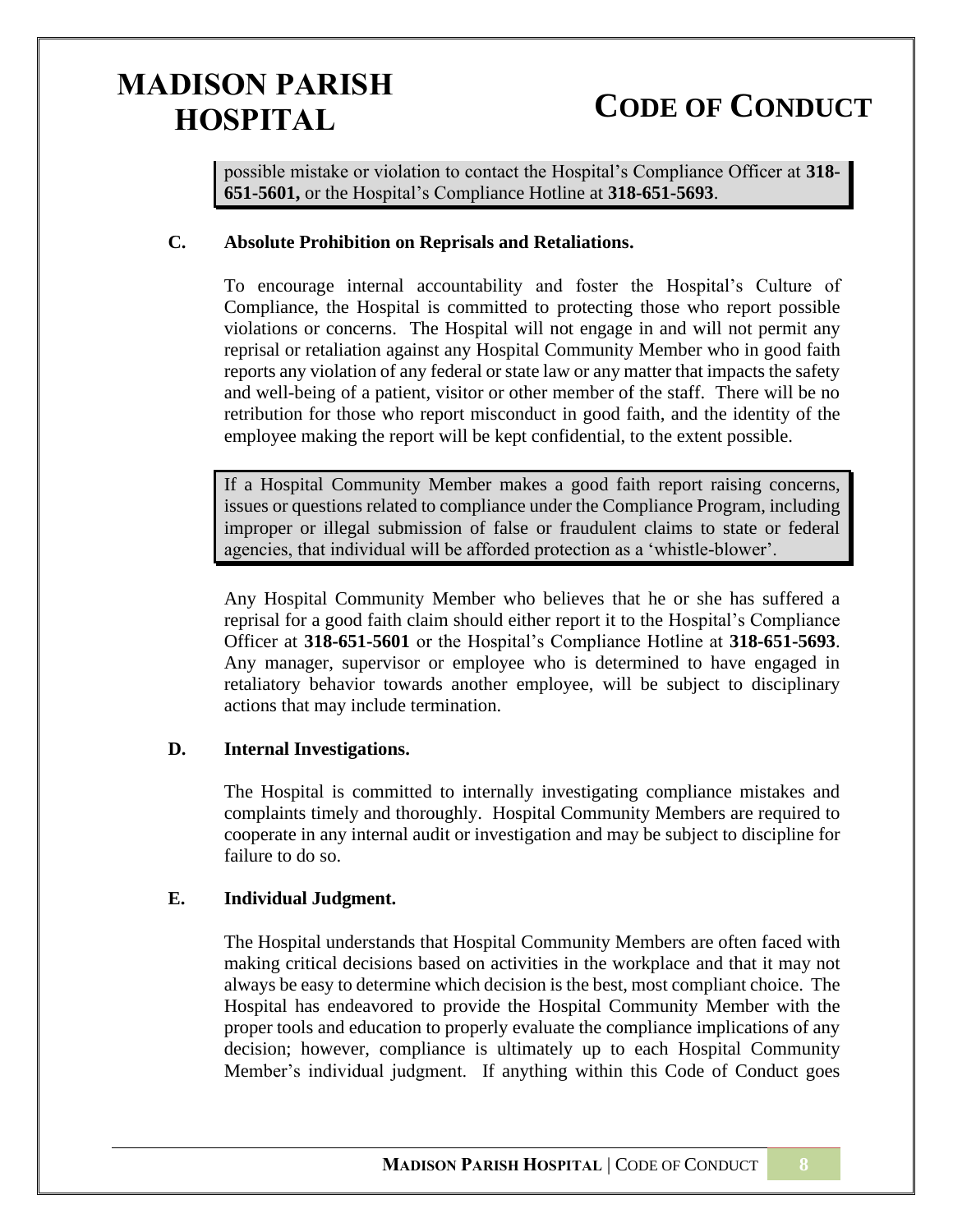**CODE OF CONDUCT**

against the Hospital Community Member's good judgment, Hospital requests such member discuss it with the appropriate supervisor or with the Compliance Officer.

Good judgment, common sense and a genuine desire to do the right thing in a compliant manner are the keys to making the right decision. However, when in doubt, *ask* a supervisor or the Compliance Officer.

#### **F. Government Investigations.**

The Hospital recognizes that the federal and state agencies regulating hospitals have an obligation to protect the public. Consequently, the Hospital is committed to cooperating with any investigation, request for information or any other inquiry from an appropriate government agency. To aid in this cooperation, the Hospital has established guidelines and policies and procedures on how and when the Hospital and Hospital Community Members should respond to government inquiries.

The Hospital asks Hospital Community Members to direct any inquiries from any federal or state law enforcement agency or official seeking any information about the Hospital or its personnel to the Hospital's Compliance Officer or other appropriate personnel identified in the Hospital Compliance Program.

### **VI. HOSPITAL IS COMMITTED TO ETHICALLY MEETING THE NEEDS OF ITS HOSPITAL COMMUNITY MEMBERS**

#### **A. Hospital Will Treat all Hospital Community Members Fairly.**

Hospital understands that Hospital Community Members are the face of the Hospital and strives to treat such Hospital Community Members with fairness and courtesy. Hospital will strive to comply fully with all applicable wage and hour laws and other statutes regulating the employer-employee relationship and the workplace environment. Hospital will endeavor to fully negotiate and then abide by any contractual relationships necessary for the operation of the Hospital and fulfillment of its Mission.

The Hospital will not discriminate on the basis of race, color, religion, national origin, age, disability, sexual orientation, or gender in providing services to patients or the public, nor in relation to employment or contracting practices. Furthermore, the Hospital prohibits harassment or discrimination of its employees in any form by supervisors, coworkers, customers or vendors. This prohibition includes unwelcome sexual advances or requests for sexual favors in conjunction with employment decisions. Verbal or physical conduct of a sexual nature that interferes with an individual's work performance or creates an intimidating, hostile, or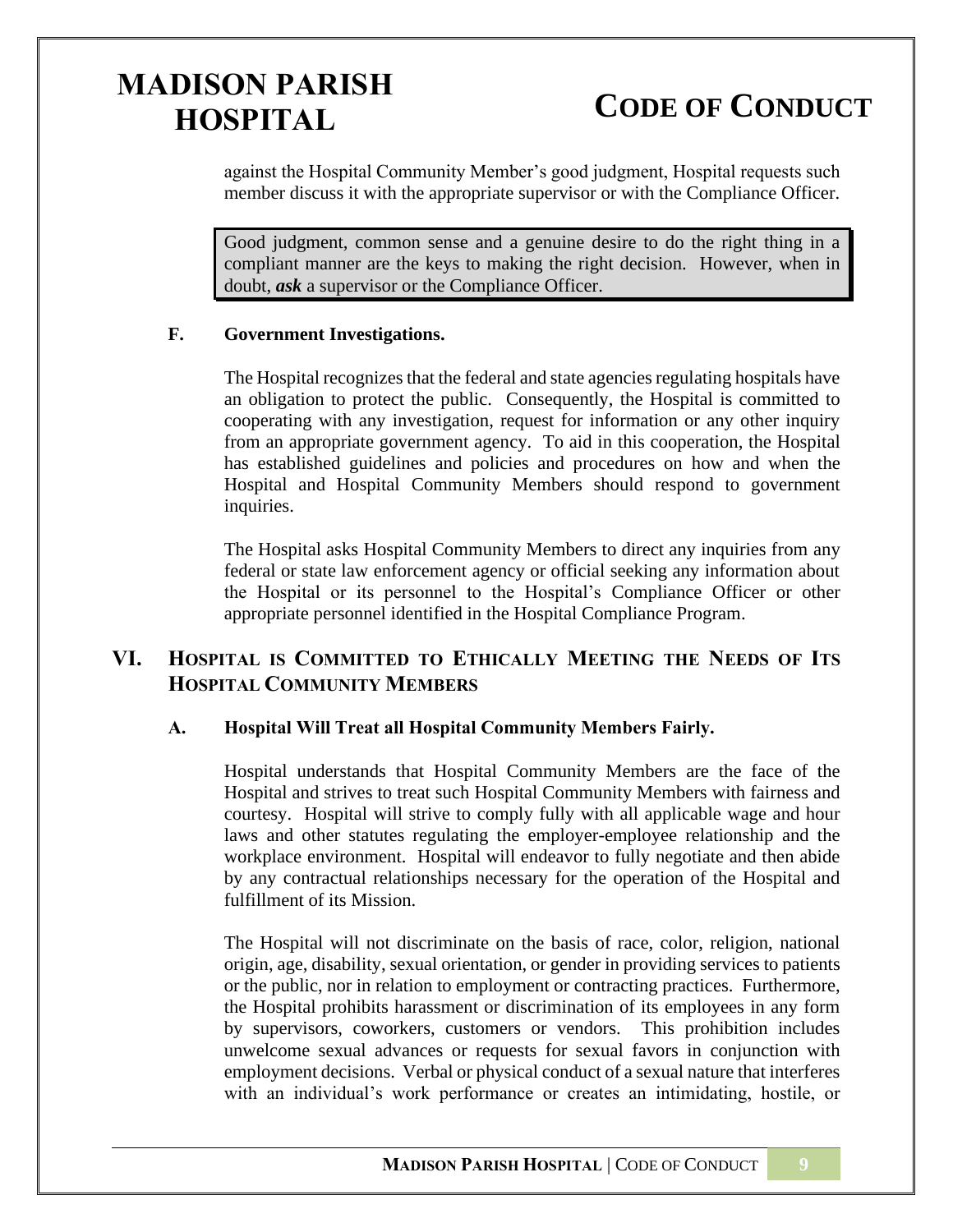# **CODE OF CONDUCT**

offensive work environment has no place at Hospital. Harassment also includes incidents of workplace violence, and includes robbery and other commercial crimes, stalking cases, violence directed at the employer, terrorism and hate crimes committed by current or former colleagues. The Hospital requests that any persons who observe any discrimination or harassment immediately report the incident to their supervisor.

#### **B. Hospital is committed to Honesty in Communications and Business Relationships.**

The Hospital and Hospital Community Members are expected to be honest in their communication with patients and families, attorneys, staff members, auditors and all persons with whom the Hospital Community Members come into contact. The Hospital does not make misleading statements about its services or products or those of its competitors, does not copy materials in violation of copyright laws or use any confidential business information obtained unfairly or illegally from a competitor.

#### **C. Hospital is Committed to Honesty in Patient Referrals and Billing.**

Existing law specifically prohibits any form of kickback, bribe or rebate that is intended to induce the purchase or referral of any healthcare services or supplies paid for even in part by the Medicare or Medicaid programs. Hospital Community Members must not intentionally falsify claims understanding that such an act is never in the Hospital's best interest, would tarnish the Hospital's name and could result in severe sanctions.

All Hospital Community Members involved in any aspect of billing are expected to know, understand and abide by Medicare, Medicaid and other third-party insurer billing rules and requirements. Each employee is expected to use his or her best efforts to prevent errors and report any situations that may violate this principle to the Hospital's Compliance Officer at **318-651-5601** or to the Hospital's Compliance Hotline at **318-651-5693** or in writing directly to the Compliance Officer.

#### **D. Hospital Prohibits Gifts.**

Hospital Community Members should *not* offer, give, solicit or accept any payment, gift, or other remuneration, in cash or in kind, directly or indirectly that is intended to induce the referral of healthcare business or decisions regarding the use of products or services. Because federal and state laws impose strict limits and severe potential penalties, even on gifts that seem minor, Hospital prohibits Hospital Community Members from exchanging any gifts or other type of remuneration with any person or entity in a position to refer or arrange for the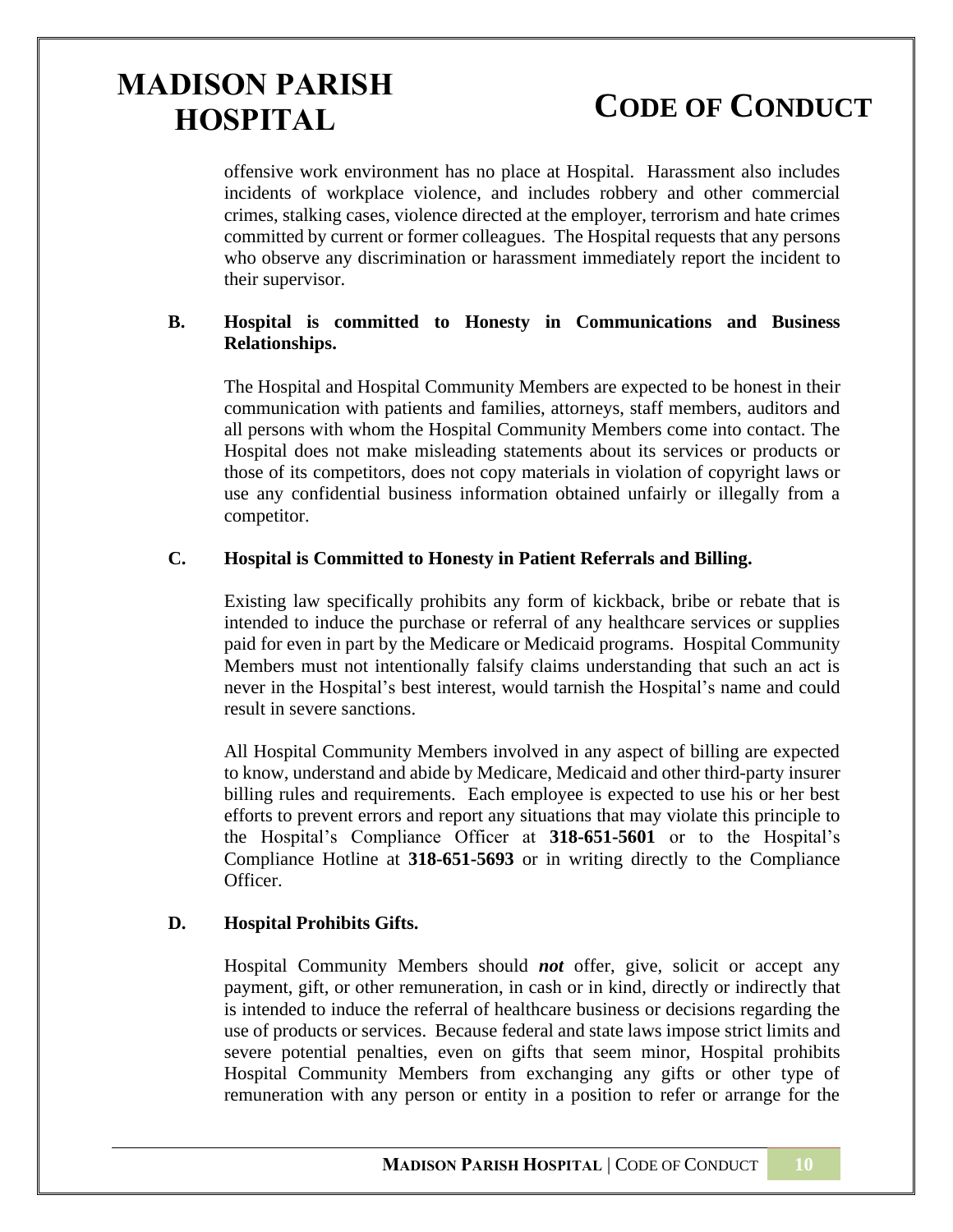**CODE OF CONDUCT**

referral of healthcare or other business to or from the Hospital unless the specific exchange has been approved in advance by Hospital's Compliance Officer.

If a Hospital Community Member has any questions about whether a gift is appropriate, the Hospital asks that the Hospital Community Member talk to the appropriate supervisor or the Compliance Officer.

#### **E. Hospital is Committed to its Mission.**

As a charitable organization, the Hospital has a legal and ethical obligation to use its resources in a way that promotes the public good rather than the private or personal interests of any individual. Therefore, the Hospital will always endeavor to avoid compensation arrangements in excess of fair market value, accurately report payments to appropriate taxing authorities, and file all tax information, returns and cost reports consistent with applicable laws.

Because the Hospital's assets are to be used exclusively to further Hospital's mission, those assets may not be used to benefit any individual or person, especially anyone in a position to exercise influence over Hospital's business concerns.

#### **F. Hospital does not try to Illegally Influence the Political Process.**

Hospital understands that participation in the political process is one of every American citizen's most basic rights. Federal laws, however, limit the nature and extent to which organizations like the Hospital may participate in political activities. While the Hospital encourages Hospital Community Members to participate in the political process according to the member's own convictions, none of the Hospital's resources or facilities may be utilized in support of any candidate or position. Hospital Community Members who choose to run for political office are expected to do so on their personal time and with their own resources.

Hospital may not contribute money, property or services to political parties or candidates. Further, while Hospital Community Members, as private citizens, may choose to make political contributions at the member's own expense, or decide to participate in political campaigns on the member's own time, Hospital Community Members should not attempt to influence legislation on behalf of the Hospital.

#### **G. Hospital is Committed to Comply with Antitrust Laws.**

Hospital will not engage in any behavior that might be interpreted as interfering with fair competition. Hospital understands that antitrust laws are designed to preserve and foster fair and honest competition within the community and Hospital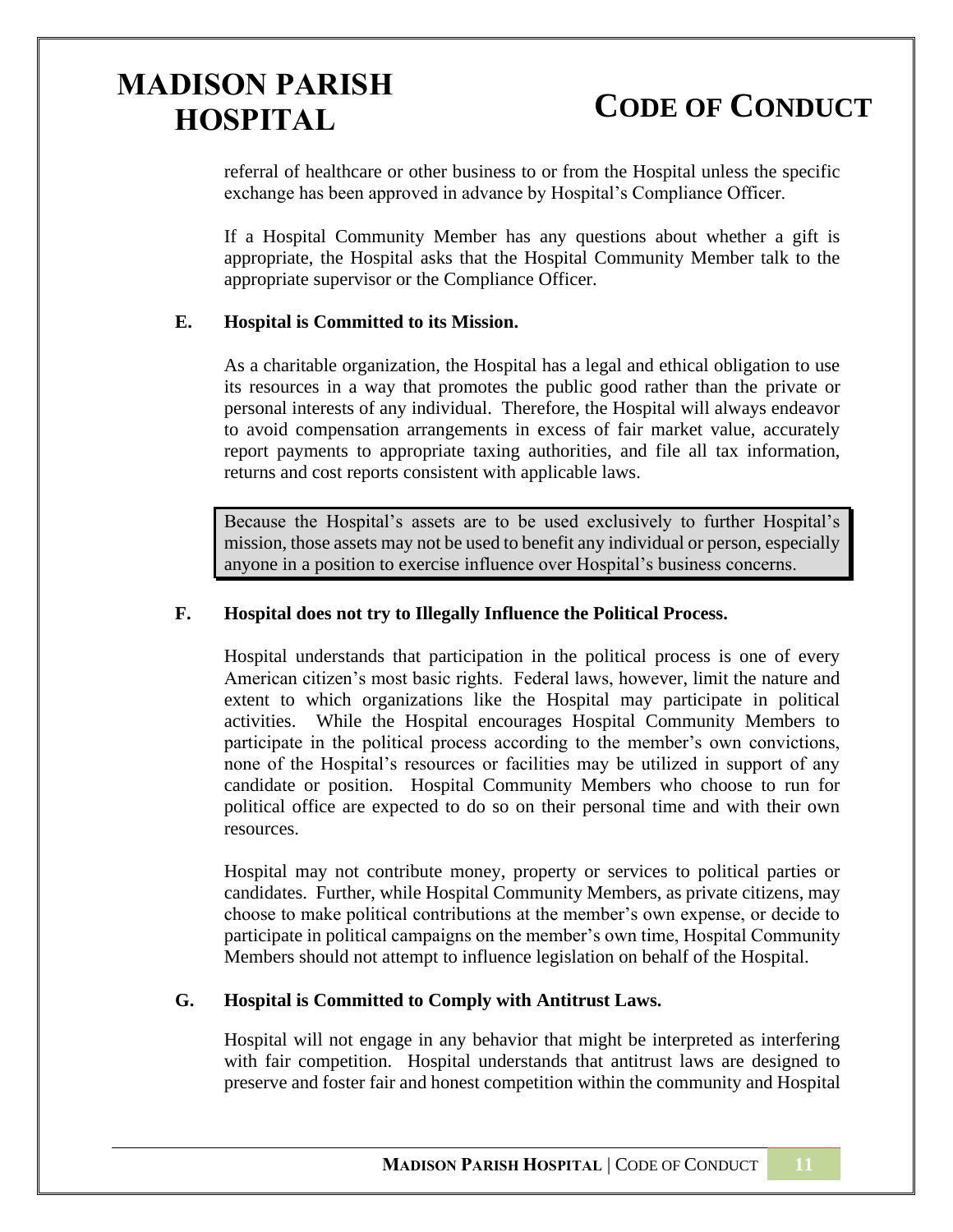**CODE OF CONDUCT**

will not seek to create any unfair advantage through dishonest, unethical or improper means.

#### **H. Hospital Seeks to Avoid Conflicts Of Interest.**

Hospital expects Hospital Community Members to avoid situations in which a conflict of interest, or the appearance of a conflict, could arise. Potential conflicts of interests should be submitted to and reviewed by the Hospital's Compliance Officer and Compliance Department.

#### **I. Hospital Strives to Ensure a Healthy and Safe Workplace.**

Hazardous materials and infectious waste must be responsibly handled in a manner that complies with environmental laws and regulations and follows the environmental safety procedures explained in our programs and manuals. Additionally, Hospital is committed to providing a healthy and safe environment for the public, patients and Hospital Community Members by striving to follow the laws and regulations that govern workplace safety and job-related hazards.

Hospital understands that Hospital and Hospital Community Members must be vigilant in order to avoid unsafe acts which could jeopardize the health and safety of Hospital Community Members, patients or others. All Hospital Community Members are expected to learn and follow approved safety standards and procedures applicable to their job activities and to consult with their supervisors, if applicable, or the Hospital Compliance Officer with a question concerning potential hazards or individual obligations to protect the environment.

#### **VII. SAFEGUARDING PATIENT INFORMATION**

#### **A. Safeguarding Patient Information.**

Taking care of patients requires Hospital Community Members to gather and manage a great deal of personal protected health information ("PHI") about Hospital patients. The Hospital is committed to protecting the privacy and security of the PHI created as a record of the care and services provided to Hospital patients. The Hospital understands that maintenance of PHI is required to provide patients with quality care, and Hospital has a responsibility under federal and state statutes and regulations to protect patients from the unauthorized disclosure or the misuse of this PHI. Therefore, Hospital expects Hospital Community Members with permitted access to such PHI, as employees or business associates, to comply with its responsibilities under the law. Hospital Community Members who disclose, misuse or are careless with the PHI of a Hospital patient are subject to disciplinary action, up to and including immediate termination.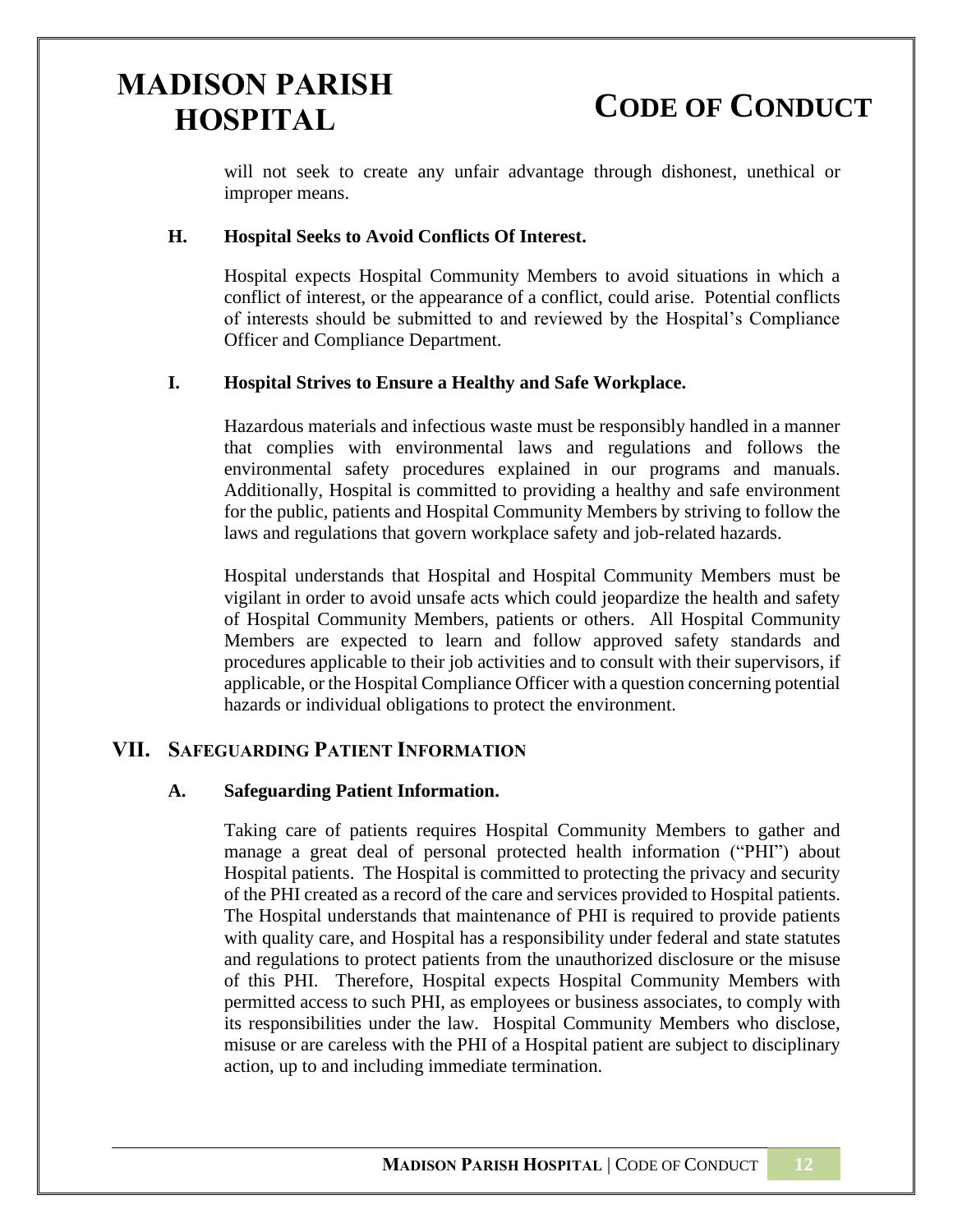### **CODE OF CONDUCT**

#### **B. Permitted Use and Disclosure of Medical Information.**

Hospital is committed to protecting patient PHI by complying with applicable federal and state statutes and regulations and requires Hospital Community Members, including employees, healthcare professionals, physicians, and business associates, to comply with such requirements, including but not limited to limiting the use and disclosure of PHI in the following ways:

- 1. *For Treatment*: Medical and healthcare personnel may utilize PHI, as necessary, in the treatment of the patient;
- 2. *For Payment*: PHI may be used to bill appropriate third parties for the treatment and services the patient received while a patient of Hospital;
- 3. *For Hospital Operations*: Hospital may use PHI for internal management purposes, such as Quality Assurance, Utilization Review and Peer Review;
- 4. *For Appointment Reminders*: Hospital may disclose PHI related to a scheduled appointment for medical care;
- 5. *For Treatment Alternatives*: Hospital may release information in discussion of treatment alternatives with a patient and/or appropriate members of the patient's family;
- 6. *Individuals Involved in a Patient's Care*: Hospital may release information regarding a patient to members of the patient's family or friends previously identified as assisting a patient; and
- 7. *As Required by Law*: Hospital will disclose patient information to other parties as required by law.

In addition, it is recognized that special situations may exist that require the release of a patient's PHI. Any questions, concerns, complaints or suggestions relating to the release or use of patient information should be directed to the **Hospital's Compliance/Privacy Officer at 318-651-5601**. Any questions, concerns, complaints or suggestions relating to the security of patient information should be directed to the **Hospital's Compliance/Security Officer at** 318-651-5601. Calls relating to the release, use or security of patient information can also be made to the **Hospital's Compliance Hotline at 318-651-5693**.

#### **C. Record Retention/Destruction.**

The Hospital is required by law to keep certain types of medical and business records for defined periods of time. Hospital will have a record retention and destruction schedule that Hospital Community Members are required to strictly follow.

#### **D. Completion of Medical Records.**

All records must be fully and accurately completed, and should never be falsified.